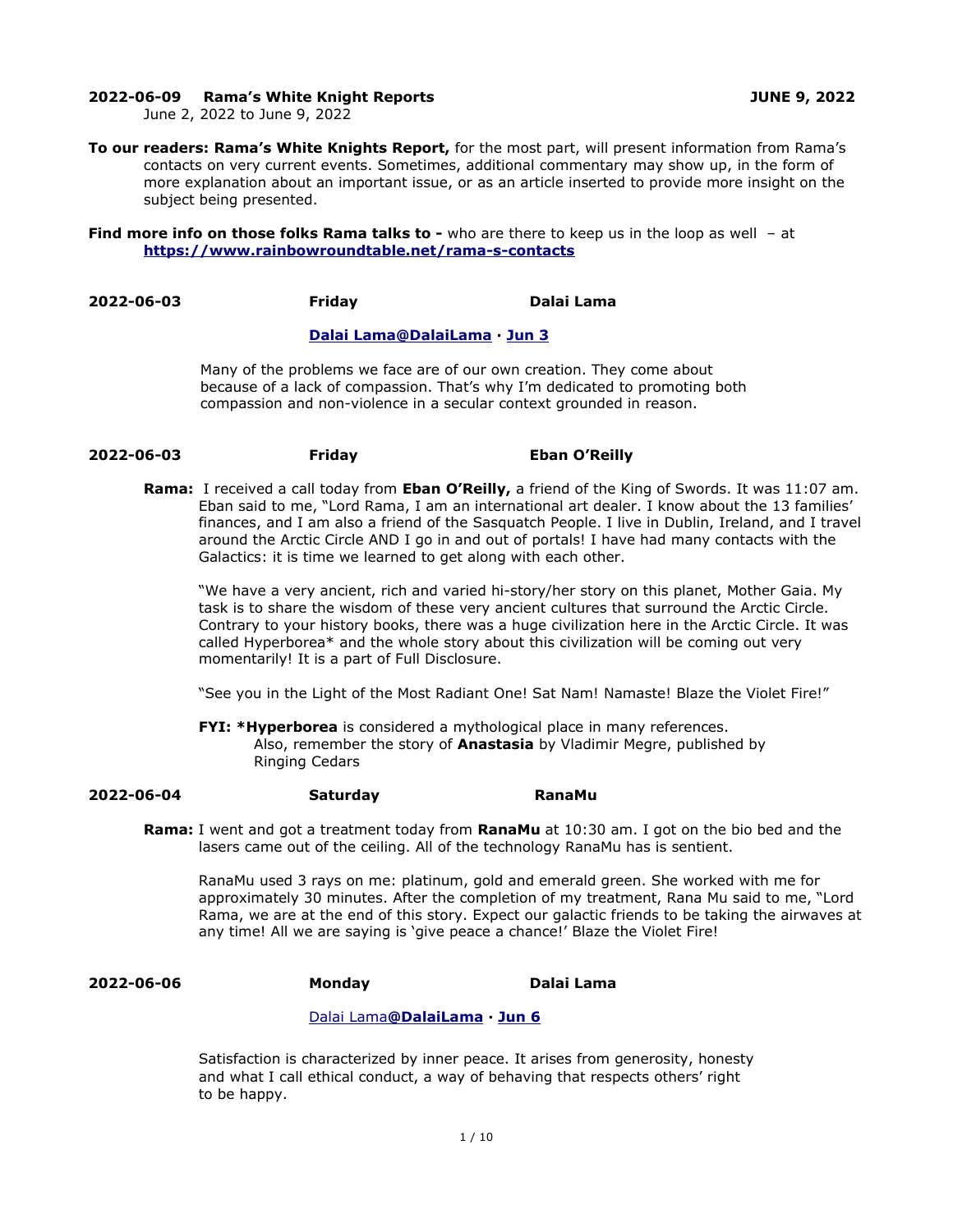#### **2022-06-06 Monday Sister Rosa**

**Rama:** I got a wild hair up my nose and went to visit **Sister Rosa.** Sister Rosa is the local psychic, tarot reader, and master astrologer. She has been around Santa Fe for as long as I have, since 1980 – 41 years! Yet Sister Rosa is 105 years wise, and she can out arm wrestle me to this day! She lives on mushrooms such as Cordyceps, Reishi, and Shiitaki, as well as spirulina and the Immortalis Formula.



Sister Rosa aka Maz Kanata, from *Star Wars: The Force Awakens*

Sister Rosa sat me down today and said to me, "Lord Rama, you are going to lay out the cards for me today!" It was 11:34 am. So I laid the cards out and Sister Rosa said to me, "Lord Rama, from these cards, it looks to me as though your Father is going to be showing up any time now! I have been waiting for your Father for over 40 years. The fact that you are here today, Lord Rama, tells me it is time to talk with the Captain."

Then Sister Rosa went into the other room and brought out a 3 foot long crystal wand. Sister Rosa said, "Lord Rama, put your hands on this and focus on Ashtar, and I will do the same." Then the crystal began to vibrate. Sister Rosa said, "When it vibrates, it makes a tone. This tone can actually be heard by your ears!" Rama: It was a very high

pitched, but subtle, tone, and I could feel Ashtar's presence.

Sister Rosa continued: "Lord Rama, go and spread the message that your Father's arrival is extremely immanent. See you in the Light of the Most Radiant One! Sat Nam! Namaste! Blaze the Violet Fire!"

**Note:** Rama has seen the Ashtar Command grow a 3 ft crystal – like this one – in the labs on The New Jerusalem.

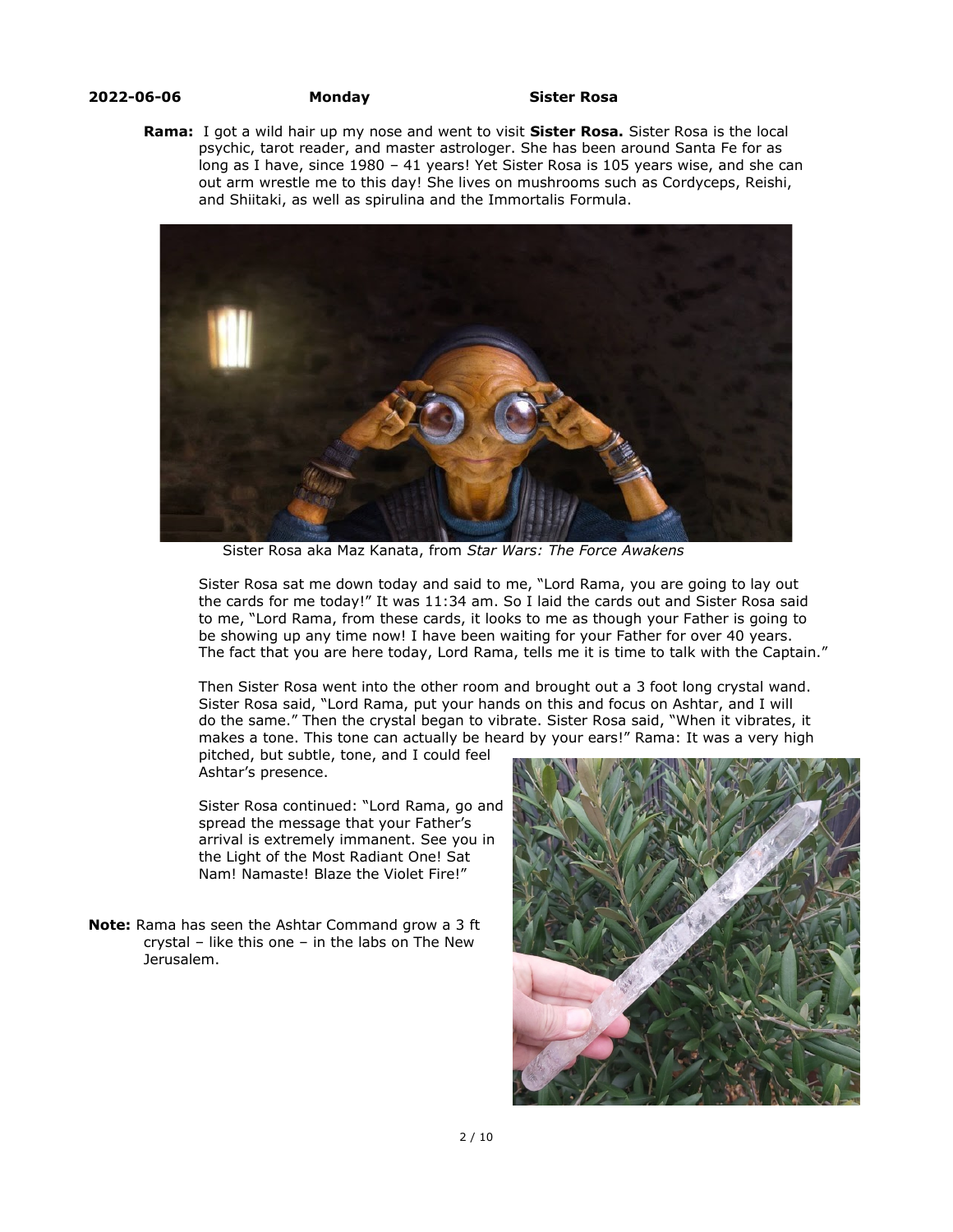**NOTE:** Rama's visit with Sister Rosa falls on the same day as Mr Keshe's event in Linz, Austria.

## **KFSSI Space Travel Simulation Testimonials June 8th 2022**

Keshe Foundation Spaceship Institute invites you to share: The **first Keshe Foundation space flight simulation experience testimonials,**  starting at 9 am CEST on Wednesday the 8th of June 2022 on the regular channels of Zoom room 939474503, YouTube live and Livestream:



## **YouTube (<https://youtu.be/7rEcY4rYZC0>)**

# **<https://youtu.be/7rEcY4rYZC0>**

## **2022-06-07 Tuesday Lady Natasha**

**RAMA:** I received a text message from **Lady Natasha** at 12:05 pm, early this afternoon. She said to me, "Lord Rama, Russia is winning this fiasco in Ukraine. The western media has turned Putin into a pariah [an outcast in society]. This Putin the western media speaks of is the look-alike placed into the public eye by the world oligarchy.

"Regarding the issues going on in the United States about guns, I have two words for them: ethnic cleansing! America began as a slave corporation; St Germain gave the Founding Fathers the wisdom from the sacred teachings of Thoth, Hermes Trismegistus. Both names refer to Ascended Master Lord Kuthumi, World Teacher. [[https://en.wikipedia.org/wiki/Hermes\\_TrismegistusHermes](https://en.wikipedia.org/wiki/Hermes_TrismegistusHermes)]

"Before the Articles of Confederation were being formed, General George Washington had a visit from some green men - literally! - at Valley Forge. These were the Praying Mantis people from Arcturus. They shape-shifted into green men, in order not to completely startle the good General.

"We are in a very crucial time. It is about loving kindness for all the people of Earth. This is how we create peace and Full Disclosure. This is what His Holiness, The Dalai Lama, talks about every day! What his Holiness does is "good trouble"! As Congressman John Lewis has described, "Get yourself into some good trouble!"

"See you in the Light of the Most Radiant One! We are very close to having a face-toface meeting with the Captain! Sat Nam! Namaste! Blaze the Violet Fire!"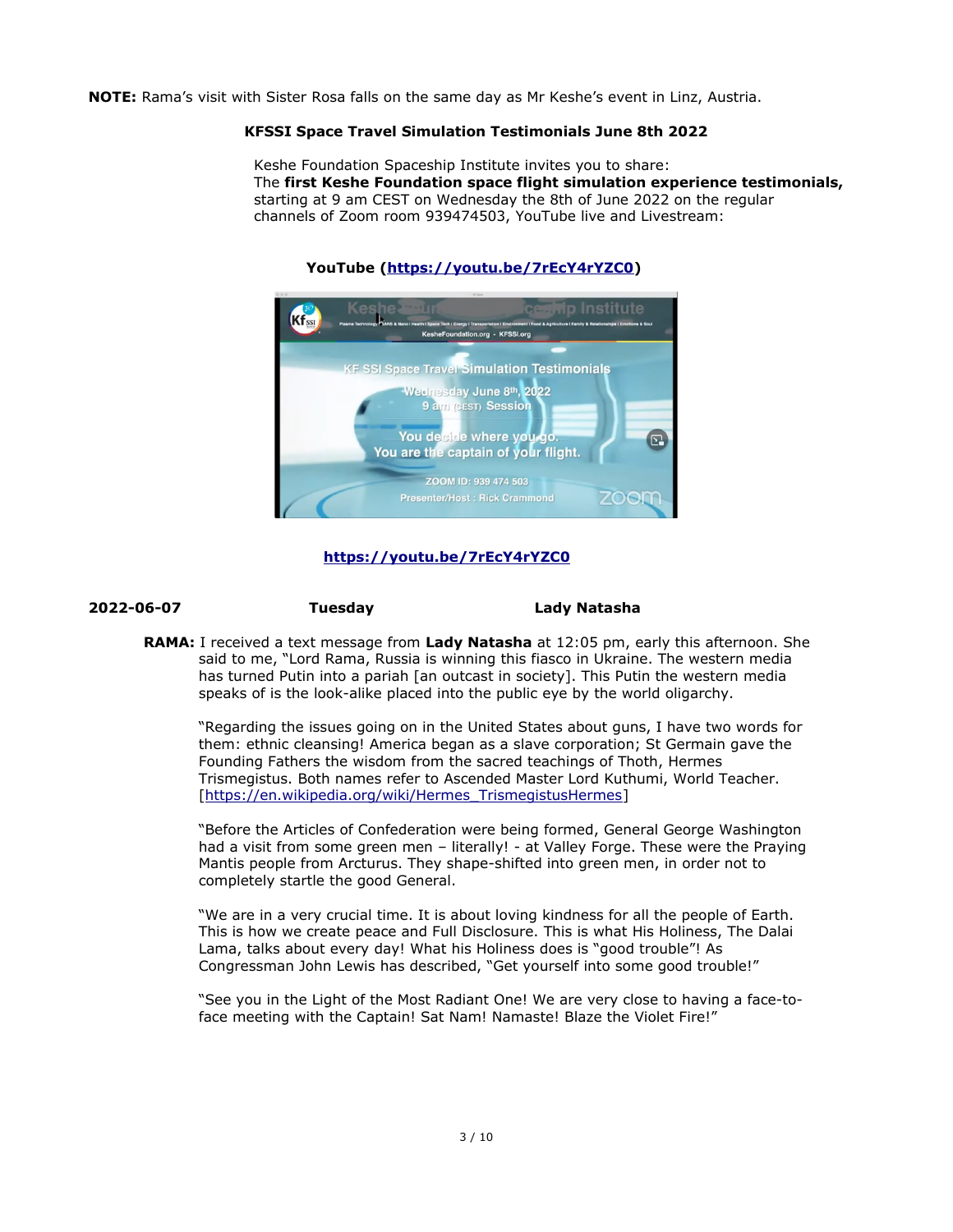**2022-06-08 Wednesday Rosa of Palestine** 

**Rama:** I received a call from **Rosa of Palestine** at 11:37 am, late this morning. She said to me, "Lord Rama, the Israeli Defense Forces [IDF] are getting more brutal by the day. I have been calling all of Heaven in. The murder of Shireen Abu Aklah, the journalist from *Al Jazeera*, in East Jerusalem near Al Aqsa Mosque, is being looked into by the International Criminal Court [ICC] as a war crime. Please place all of this in the Circle of Support.

"I have been meeting with other galactic visitors from the Sirius Star System, and they are helping the Palestinian refugees with food, medicine, and basic necessities by various interventive means."

## **2022-06-06 [Remember Shireen Abu Akleh: Apartheid Israel Leads The World](https://countercurrents.org/2022/06/remember-shireen-abu-akleh-apartheid-israel-leads-the-world-for-killing-journalists/) [For Killing Journalists](https://countercurrents.org/2022/06/remember-shireen-abu-akleh-apartheid-israel-leads-the-world-for-killing-journalists/)**

[https://countercurrents.org/2022/06/remember-shireen-abu-akleh-apartheid-israel](https://countercurrents.org/2022/06/remember-shireen-abu-akleh-apartheid-israel-leads-the-world-for-killing-journalists/)[leads-the-world-for-killing-journalists/](https://countercurrents.org/2022/06/remember-shireen-abu-akleh-apartheid-israel-leads-the-world-for-killing-journalists/)

by [Dr Gideon Polya](https://countercurrents.org/author/dr-gideon-polya/)



The World was shocked by the recent deliberate killing by an Israeli sniper of veteran Al Jazeera journalist Shireen Abu Akleh. However over 50 journalists have been killed by Apartheid Israel in the last 2 decades. Careful analysis reveals that Apartheid Israel leads the World by far in terms of "average number of journalists killed per 10 million of population per year". Self-respecting journalists world-wide must report this shocking fact.

Palestinian-American journalist Shireen Abu Akleh (1971-2022) worked as a reporter for Al Jazeera for 25 years, and was one of the foremost reporters in the Middle East for her decades of reportage on the Apartheid Israeli-occupied Occupied Palestinian Territories [1, 2]. [For the rest of the article, see the link above.]

**Rama:** Today Rosa introduced me to a Palestinian musician. He wishes to call himself Mr Ramses, after the Egyptian Pharaoh, King Ramses. He sings and plays an Arabic oud, a string instrument similar to a lute.

**Sirto - Maqam Nikriz - Oud Ney & Darbuka - Arab Instruments Trio**  <https://www.youtube.com/watch?v=lkfa-pKaRp8&t=43s>

**Rosa:** "Every day I am having dreams of Captain Ashtar briefing us. I will be seeing you soon. I have a way of creating a face-to-face meeting on my phone now. See you in the Light of the Most Radiant One! Sat Nam! Namaste! Blaze the Violet Fire!"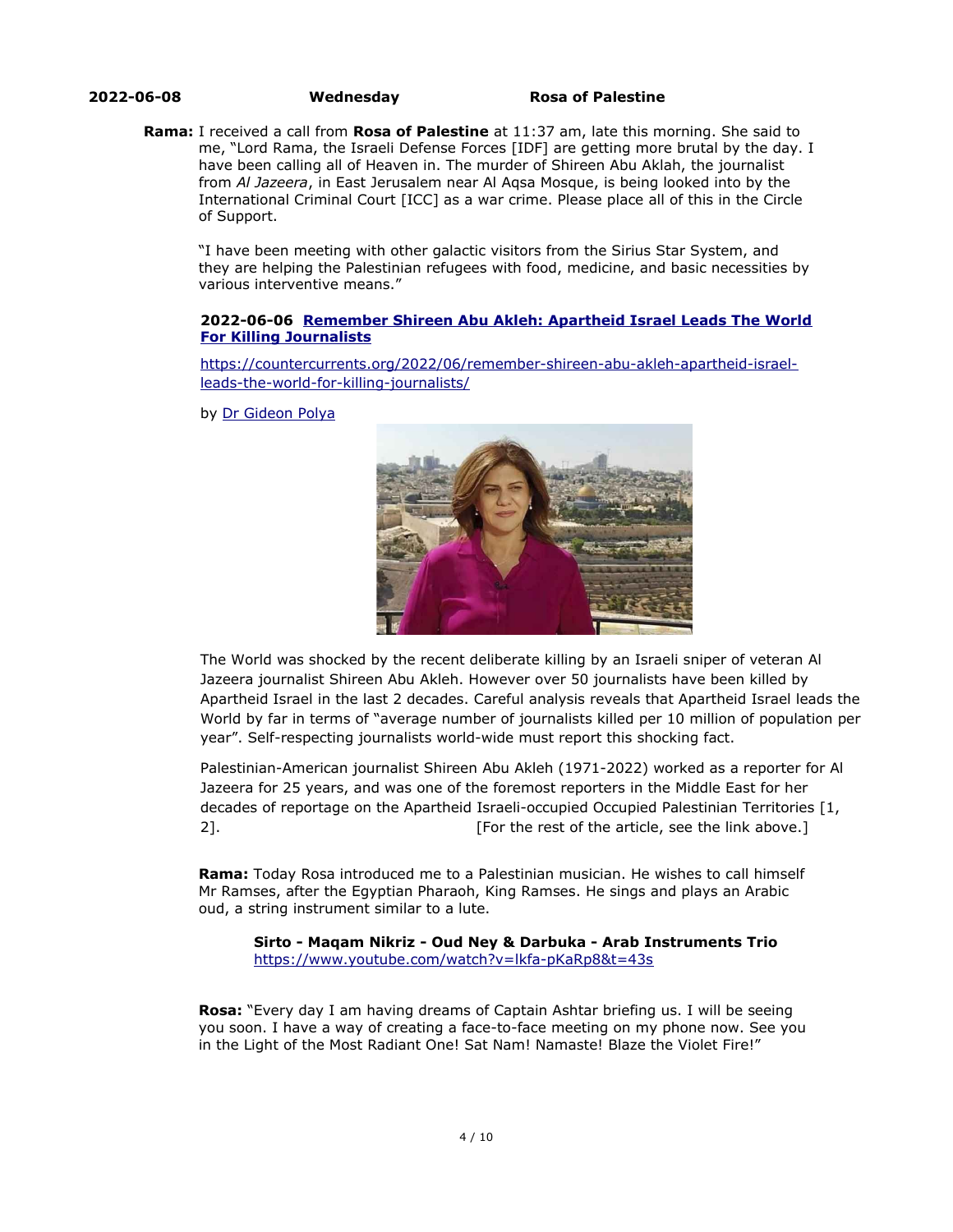### **2022-06-09 Thursday Tom the Ring-tailed Cat, Sweet Angelique the Cat**

## **Rama:** I received a text message from **Tom the Ring-tailed Cat and Sweet Angelique the Cat,** at 12:05 pm, very early this afternoon. Sweet Angelique said to me, "Lord Rama, we were at Stonehenge – again! - for sunrise this morning. The energies are way up there. You have to be numb not to feel them!

"There were 3 men, 2 British and 1 Moroccan, all mercenaries, who were put on trial today in Eastern Ukraine in a Ukrainian proxy court which no international court recognizes. Through this court, they were sentenced to death for killing civilians. Both Britain and Morocco rejected the verdict. This is a larger drama which has to do with the wrestling match between the oligarchs of the ego and the oligarchs of the Bear.

"More and more stories are coming out about our galactic friends who are among us. We are in every sector of society on earth. The homeless man you might meet might be Gandalf the White! Our first order of business is to this beloved planet, Mother Gaia, and her complete restoration and the return of Heaven to Earth. There may be eye-opening moments at these January  $6<sup>th</sup>$  Committee Hearings [2021-01-06]

"Place all of this in the hands of Lady Master Liberty and Lady Master Hope! Blaze the Violet Fire! Sat Nam! Namaste!"



**Photo sent by Sweet Angelique the Cat: Stonehenge at Sunrise, June 9th, 2022**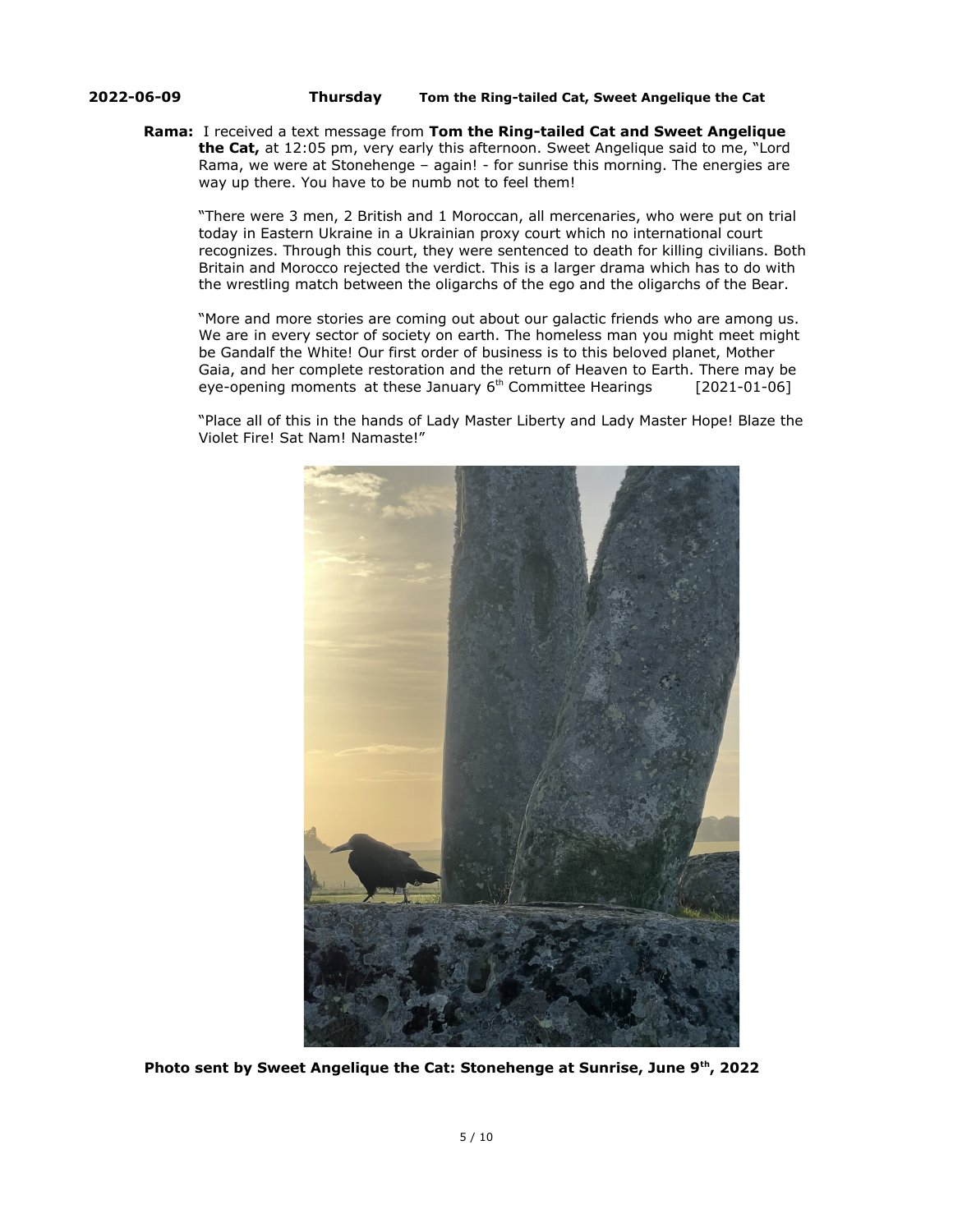# **INFORMATION RELATED TO THE REPORT**

# **2022-06-09 Immortalis Klotho Formula**

# **Pasted from <<https://immortal.is/>>**

All natural, Immortalis Klotho Formula is the first product on the market to harmonize Klotho production. The Klotho protein, dubbed the "protein of immortality" by modern scientists, is something we all lose as we age.

Developed with the goal of targeting the anti-aging gene, Klotho, using a novel revolutionary approach based on a combination of microbiome medicine, genetics & epigenetics.

The uniqueness and value of Immortalis Klotho Formula does not reside solely in its raw components, but in the proprietary procedure that leads to relativistic time dilation and biological quantum entanglement at the DNA level.



**Imagine a life beyond aging…**



Immortalis Klotho Formula, a naturally formulated proprietary microbial complex, engineered by one of the world's foremost molecular biologists, [Dr Marco Ruggiero, MD, PhD](https://immortal.is/)

The symbiosis of live microbes and their matrix optimize the microbiota and produce a number of biologically active molecules ranging from Klotho to diverse neuroprotective compounds

This historic health maintenance innovation is currently shipping to a limited subscriber base from our Swiss Lab.

People have been observing the life-changing effects of Dr Ruggiero's existing products, early predecessors of Immortalis Klotho Formula, for years.

For a full scientific breakdown of the research behind this Immortalis Klotho Formula, please refer to the repository of peer-reviewed papers [here](https://immortal.is/?page_id=1130).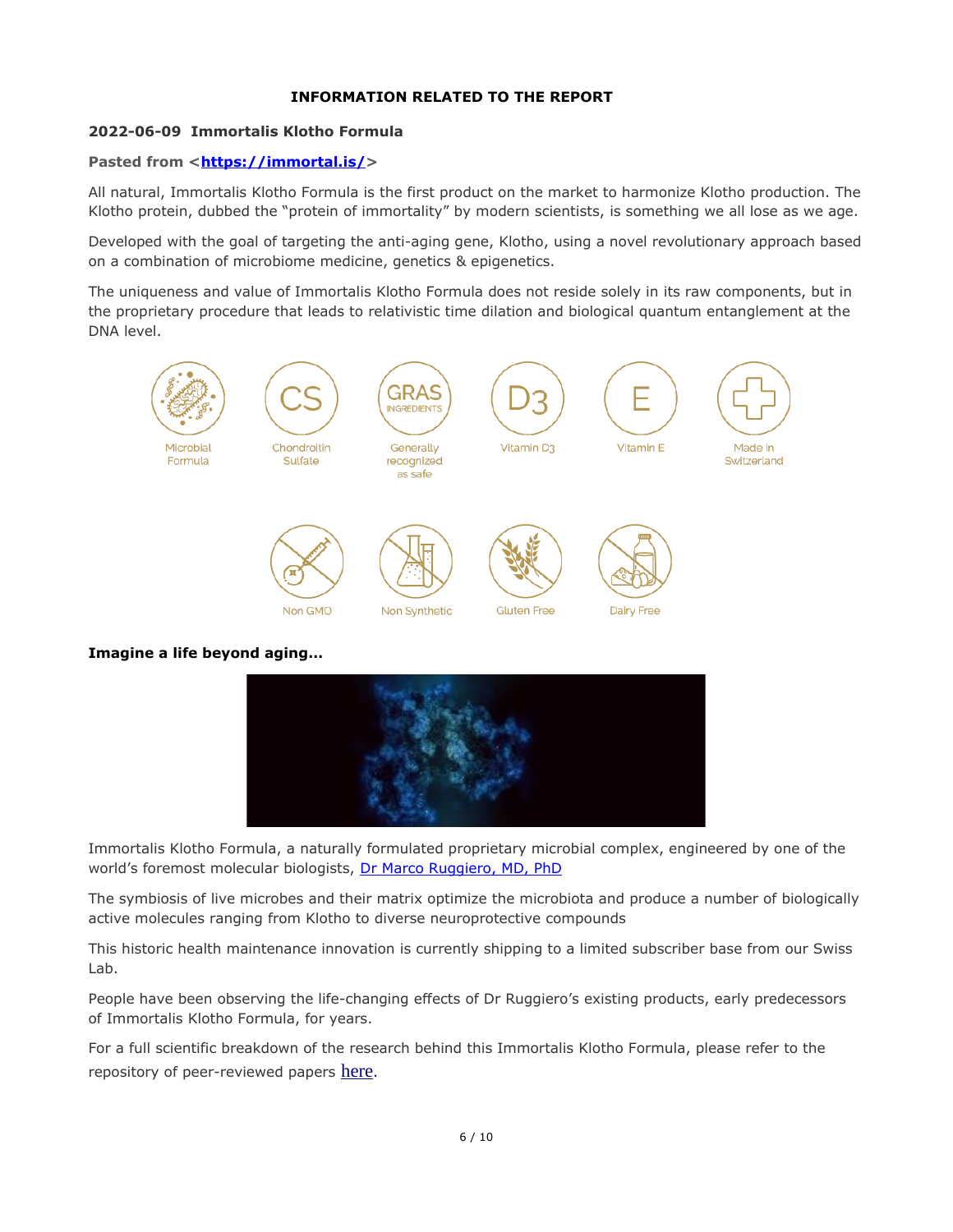# **What is Klotho?**



Discovered in 1997, the Klotho gene naturally expresses as a long-chain protein, enzyme *and* hormone. Named after the mythological Greek goddess Klotho (responsible for spinning the thread of life), this gene performs many biological functions and appears to be the most significant and consequential factor determining human lifespan…up to the point of being dubbed by modern scientists 'the Holy Grail' and 'the aging suppressor'.

Klotho circulates throughout the blood, brain and spine in the course of life and declines with aging in conjunction with cognitive deficits. Up until now, doctors have not been able to sustainably supplement Klotho levels in humans.

Dr Marco Ruggiero, MD, PhD and his team have pioneered a breakthrough method of stimulating natural Klotho production inside the human body via the microbiome (or the non-human DNA) that is part of our greater genome.

Increased Klotho demonstrates extraordinarily transformative effects well documented in scores of peer reviewed scientific papers and studies

## **Your third brain: the microbiome**

'Understanding the existence of the third brain is possibly the most exciting discovery of the last century'

### *~John Gray~*

### author of **Men are from Mars, Women are from Venus**



We all know about the brain in our head: the 'first brain'. About 20 years ago, the concept of a 'second brain' emerged following the discovery of neurons embedded in the wall of the gastrointestinal tract.

This 'second brain' contains almost as many neurons as our 'first brain.' The information between the neurons in the first and second brain have been discovered to be interconnected and bi-directional.

When you have a 'qut feeling', it is literally that. More than 90% of the body's serotonin lies in the qut, as well as about 50% of the body's dopamine.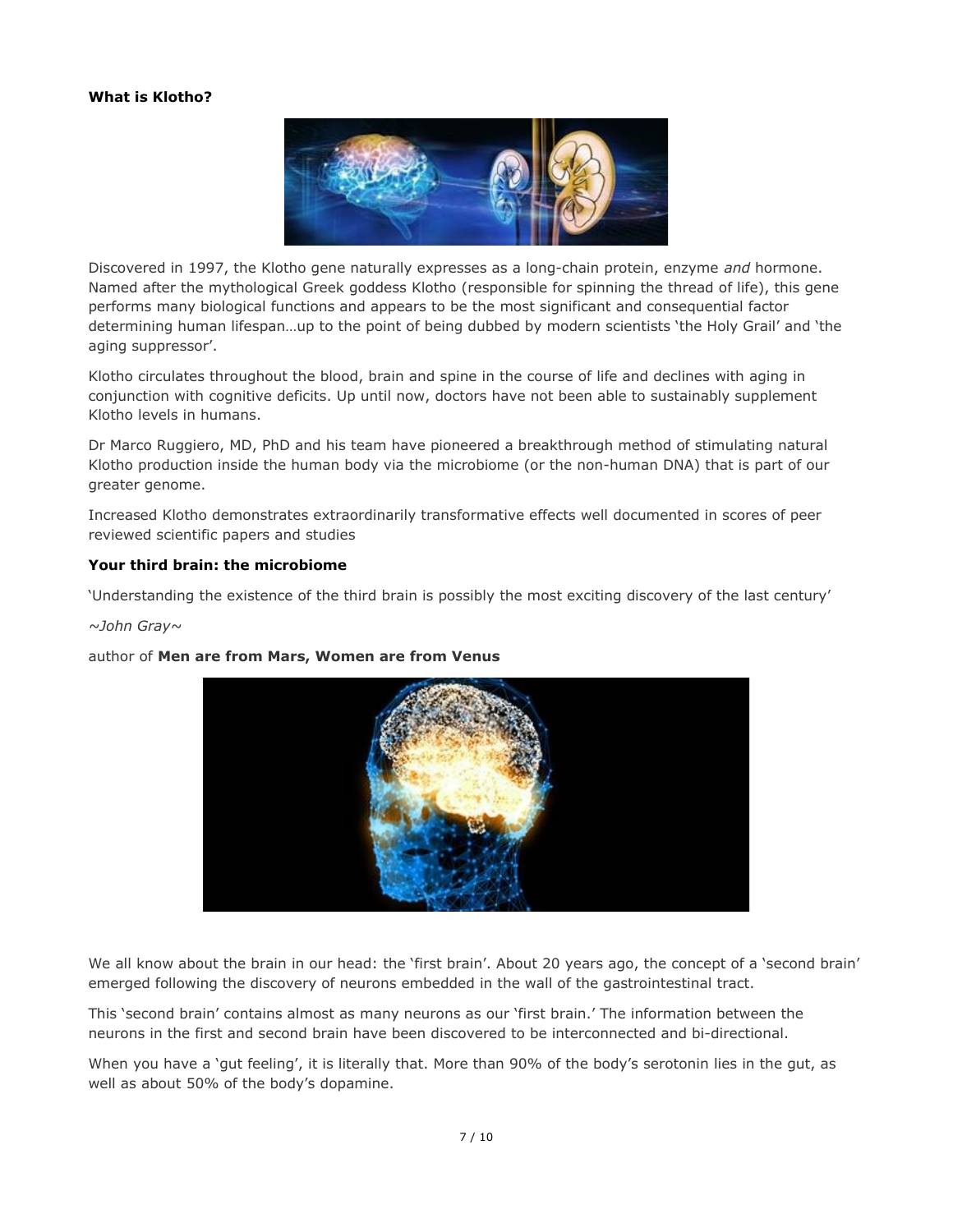

Researchers in the fields of psychiatry and neurology have increasingly begun to expand treatments to focus on the gut, mainly through nutrition.

In 2010, researchers discovered a new organ that had gone undetected for nearly 3000 years in human anatomy: the microbiome.

Identified as the 'third brain' by Dr Marco Ruggiero PhD, MD, we can think of the microbiome as our body's operating system.



Consisting of trillions of bacteria, fungi, viruses and other microbes, your 'third brain' weighs about 2 kilos (4.5 pounds), consists of 90% of the cells in your body, and over 99% of the DNA.

This essentially means that we are less than 1% human!

Dr Ruggiero's 35 year career has brought him deeper and deeper into the realization that the microbiome, or 'third brain,' contains all of the information required to live long, healthy lives, precisely because it contains more than 99% of all the genetic information that we need

## **Klotho and Immortalis in the press**

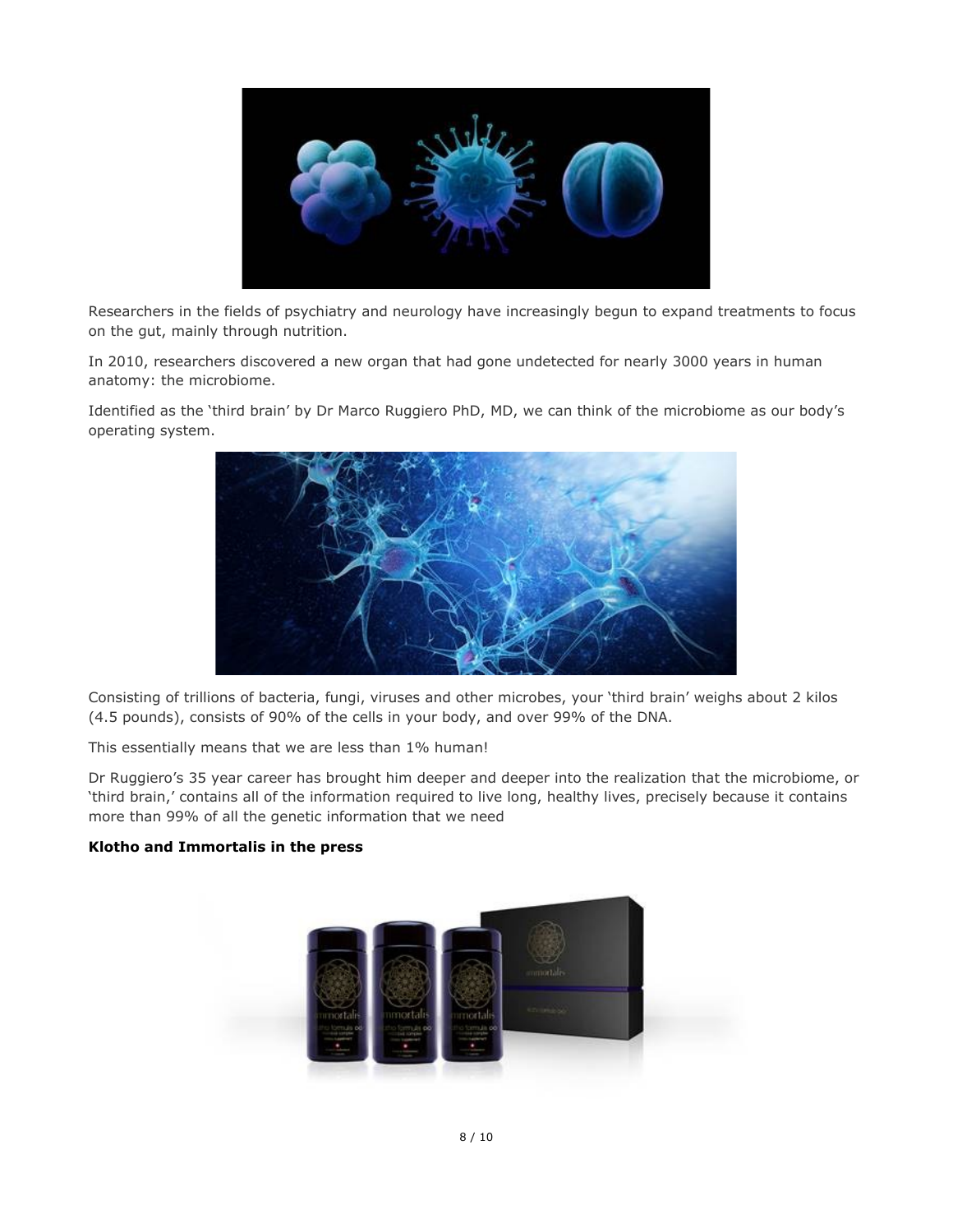# **Feel free to get in touch**

[contact@immortal.is](mailto:contact@immortal.is)

+1-833-immorta(lis)

# **Immortalis Distribution Ltd**

W1H 1PJ, London

United Kingdom

\* Disclaimer: The statements on this website have not been evaluated by the Food and Drug Administration.

This product is not intended to diagnose, treat, cure or prevent any disease.

© 2017-2019 IMMORTALIS. All rights reserved. | [My Account](https://immortal.is/my-account/)

- · [Terms and Conditions](https://immortal.is/terms-and-conditions/)
- **[Privacy Policy](https://immortal.is/privacy-policy/)**
- · [Imprint & Contacts](https://immortal.is/imprint/)

Bottom Menu

[Go to Top](https://immortal.is/)

- · [English](https://immortal.is/)
- · [Русский](https://immortal.is/ru/)
- [العربية](https://immortal.is/ar/)
- · [简体中文](https://immortal.is/zh-hans/)

Pasted from <<https://immortal.is/>>